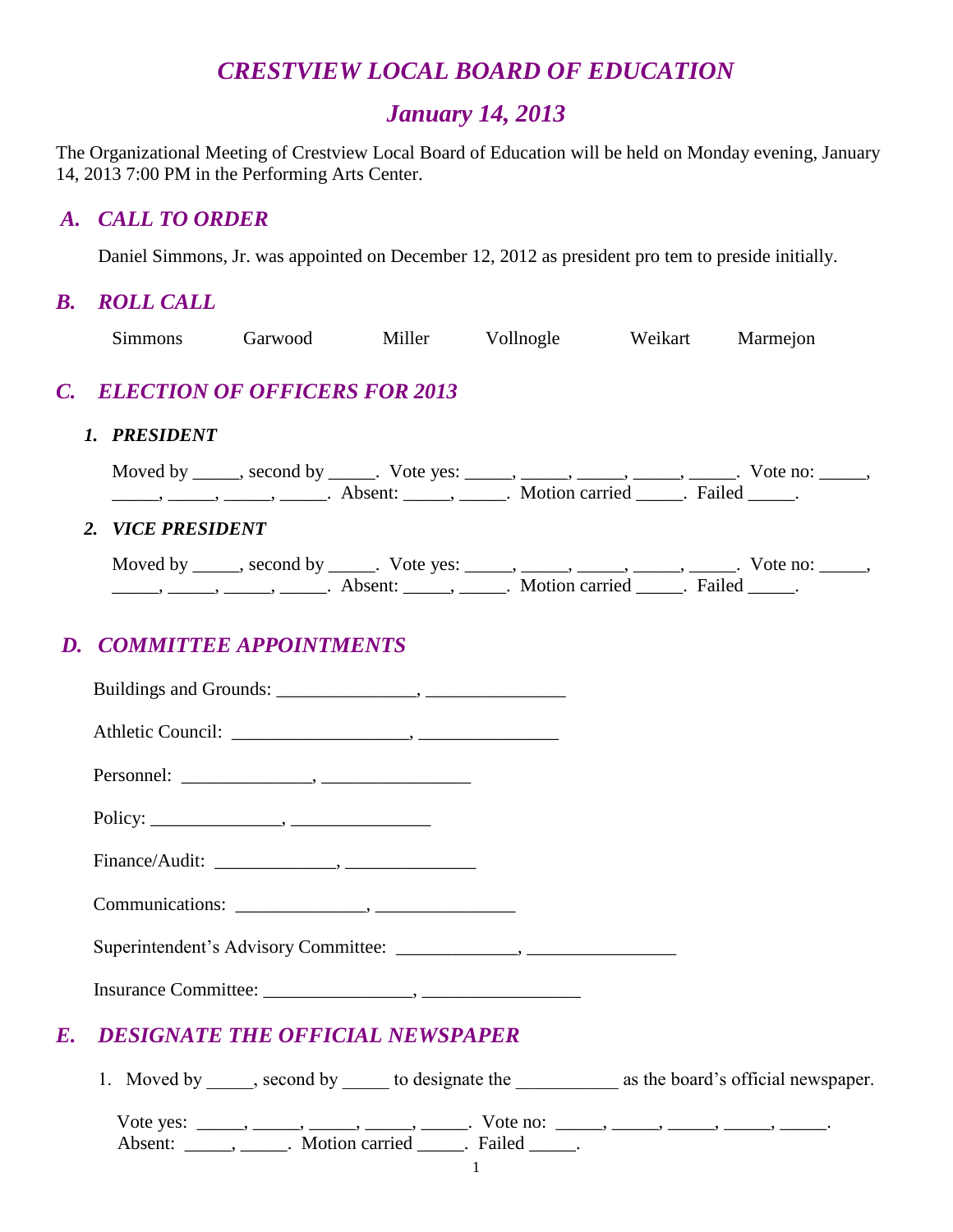## *F. LEGAL SERVICES*

1. Recommend: A resolution that the Board employ the firm of Britton, Smith, Peters & Kalail Co., LPA as legal counsel and hereby authorize the Superintendent, Treasurer and Board President to engage the services of said firm on an as needed basis.

Moved by  $\_\_\_\_\$ , second by  $\_\_\_\_\$ . Vote yes:  $\_\_\_\_\_\_\_\_\_\_\_\_\_\_\_\_\_\_$ ,  $\_\_\_\_\_\_\_\_\_\_\_\_\_\_\_$ . Vote no:  $\_\_\_\_\_\_\$ \_\_\_\_\_, \_\_\_\_\_, \_\_\_\_\_, \_\_\_\_\_. Absent: \_\_\_\_\_, \_\_\_\_\_. Motion carried \_\_\_\_\_. Failed \_\_\_\_\_.

#### *G. SERVICE FUND*

1. Moved by \_\_\_\_\_, second by \_\_\_\_\_ to establish the Board of Education Service Fund in the amount of \$5,000.00. Vote yes: \_\_\_\_, \_\_\_\_, \_\_\_\_, \_\_\_\_, \_\_\_\_, Vote no: \_\_\_\_, \_\_\_\_, \_\_\_\_, \_\_\_\_, \_\_\_\_, \_\_\_\_\_\_. Absent: \_\_\_\_\_\_, \_\_\_\_\_\_. Motion carried \_\_\_\_\_. Failed \_\_\_\_\_.

#### *H. SET REGULAR MEETING DATE AND TIME*

1. Moved by second by second by set the date and time of the regular board meeting each month for the  $\begin{array}{ccc}\n \text{at} & \text{o'clock PM.} \\
\end{array}$  volvet yes:  $\begin{array}{ccc}\n \text{at} \\
\end{array}$ \_\_\_\_\_\_. Vote no: \_\_\_\_\_, \_\_\_\_\_, \_\_\_\_\_, \_\_\_\_\_, \_\_\_\_\_. Absent: \_\_\_\_\_, \_\_\_\_\_. Motion carried \_\_\_\_\_. Failed .

## *I. ACQUISITION OF SURPLUS PROPERTY AND FEDERAL PROGRAMS*

1. Recommend: Designate the Superintendent and/or his designee to be in charge of acquisition of surplus property and to be responsible for all Federal program applications and reports.

Moved by \_\_\_\_\_, second by \_\_\_\_\_. Vote yes: \_\_\_\_\_, \_\_\_\_\_, \_\_\_\_\_, \_\_\_\_\_, \_\_\_\_\_. Vote no: \_\_\_\_\_, \_\_\_\_\_\_, \_\_\_\_\_\_, \_\_\_\_\_\_\_. Absent: \_\_\_\_\_\_, \_\_\_\_\_\_. Motion carried \_\_\_\_\_. Failed \_\_\_\_\_.

## *J. EMPLOYMENT OF PERSONNEL*

1. Recommend: Authorize the Superintendent to employ personnel as needed in emergency situations.

Moved by \_\_\_\_\_, second by \_\_\_\_\_. Vote yes: \_\_\_\_\_, \_\_\_\_\_, \_\_\_\_\_, \_\_\_\_\_, \_\_\_\_\_. Vote no: \_\_\_\_\_, \_\_\_\_\_, \_\_\_\_\_, \_\_\_\_\_, \_\_\_\_\_. Absent: \_\_\_\_\_, \_\_\_\_\_. Motion carried \_\_\_\_\_. Failed \_\_\_\_\_.

## *K. PURCHASING AGENT*

1. Recommend: Authorize the Superintendent to act as purchasing agent for the Board of Education within annual appropriations and to make necessary purchases in cases of emergencies.

Moved by \_\_\_\_\_, second by \_\_\_\_\_. Vote yes: \_\_\_\_\_, \_\_\_\_\_, \_\_\_\_\_, \_\_\_\_\_, \_\_\_\_\_. Vote no: \_\_\_\_\_, \_\_\_\_\_, \_\_\_\_\_, \_\_\_\_\_, \_\_\_\_\_. Absent: \_\_\_\_\_, \_\_\_\_\_. Motion carried \_\_\_\_\_. Failed \_\_\_\_\_.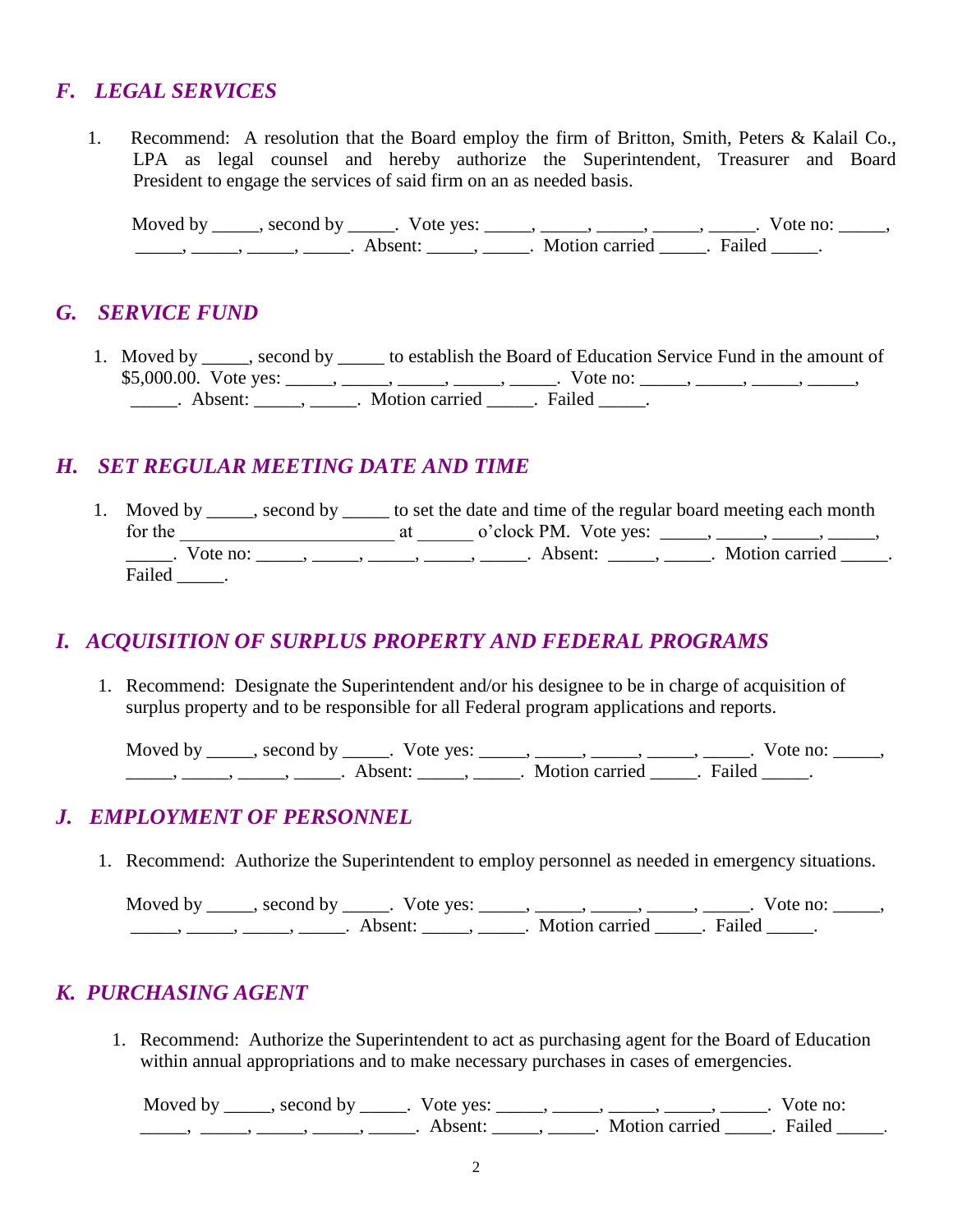## *L. PERSONAL SERVICE CONTRACTS*

1. Recommend: Authorize the Superintendent and Athletic Director to approve personal service contracts for athletic events.

Moved by \_\_\_\_\_, second by \_\_\_\_\_. Vote yes: \_\_\_\_\_, \_\_\_\_\_, \_\_\_\_\_, \_\_\_\_\_, \_\_\_\_\_. Vote no: \_\_\_\_\_,  $\frac{1}{\sqrt{2\pi}}$ ,  $\frac{1}{\sqrt{2\pi}}$ ,  $\frac{1}{\sqrt{2\pi}}$ ,  $\frac{1}{\sqrt{2\pi}}$ ,  $\frac{1}{\sqrt{2\pi}}$ ,  $\frac{1}{\sqrt{2\pi}}$   $\frac{1}{\sqrt{2\pi}}$   $\frac{1}{\sqrt{2\pi}}$   $\frac{1}{\sqrt{2\pi}}$   $\frac{1}{\sqrt{2\pi}}$   $\frac{1}{\sqrt{2\pi}}$   $\frac{1}{\sqrt{2\pi}}$   $\frac{1}{\sqrt{2\pi}}$   $\frac{1}{\sqrt{2\pi}}$   $\frac{1}{$ 

#### *M. TRAVEL OF EMPLOYEES*

 1. Recommend: Authorize the Superintendent to approve travel of employees to conduct official school business and/or attend authorized professional meetings.

Moved by \_\_\_\_\_, second by \_\_\_\_\_. Vote yes: \_\_\_\_\_, \_\_\_\_\_, \_\_\_\_\_, \_\_\_\_\_, \_\_\_\_\_. Vote no: \_\_\_\_\_, \_\_\_\_\_, \_\_\_\_\_, \_\_\_\_\_, \_\_\_\_\_. Absent: \_\_\_\_\_, \_\_\_\_\_. Motion carried \_\_\_\_\_. Failed \_\_\_\_\_.

## *N. STUDENT ACHIEVEMENT LIAISON*

1. Recommend: To appoint \_\_\_\_\_\_\_\_\_\_\_ to serve as OSBA Student Achievement Liaison for 2013.

Moved by \_\_\_\_\_, second by \_\_\_\_\_. Vote yes: \_\_\_\_\_, \_\_\_\_\_, \_\_\_\_\_, \_\_\_\_\_, \_\_\_\_\_. Vote no: \_\_\_\_\_, \_\_\_\_\_, \_\_\_\_\_, \_\_\_\_\_, \_\_\_\_\_. Absent: \_\_\_\_\_, \_\_\_\_\_. Motion carried \_\_\_\_\_. Failed \_\_\_\_\_.

## *O. LEGISLATIVE LIAISON*

1. Recommend: To appoint \_\_\_\_\_\_\_\_\_\_ to serve as OSBA Legislative Liaison for 2013.

Moved by \_\_\_\_\_, second by \_\_\_\_\_. Vote yes: \_\_\_\_\_, \_\_\_\_\_, \_\_\_\_\_, \_\_\_\_\_, Vote no: \_\_\_\_\_, \_\_\_\_\_\_, \_\_\_\_\_\_, \_\_\_\_\_\_\_. Absent: \_\_\_\_\_\_, \_\_\_\_\_\_. Motion carried \_\_\_\_\_. Failed \_\_\_\_\_.

## *P. APPOINTMENT TO CAREER CENTER*

1. Recommend: To appoint \_\_\_\_\_\_\_\_\_\_\_ to the Columbiana County Career and Technical Center for a two (2) year period beginning January 1, 2013.

Moved by \_\_\_\_\_, second by \_\_\_\_\_. Vote yes: \_\_\_\_\_, \_\_\_\_\_, \_\_\_\_\_, \_\_\_\_\_, \_\_\_\_\_. Vote no: \_\_\_\_\_, \_\_\_\_\_, \_\_\_\_\_, \_\_\_\_\_, \_\_\_\_\_. Absent: \_\_\_\_\_, \_\_\_\_\_. Motion carried \_\_\_\_\_. Failed \_\_\_\_\_.

# *Q. ADJOURNMENT*

Moved by \_\_\_\_, second by \_\_\_\_\_to adjourn. Vote yes: \_\_\_\_\_, \_\_\_\_\_, \_\_\_\_\_, \_\_\_\_\_, \_\_\_\_\_. Vote no: \_\_\_\_\_, \_\_\_\_\_, \_\_\_\_\_, \_\_\_\_\_, \_\_\_\_\_. Absent: \_\_\_\_\_, \_\_\_\_\_. Motion carried \_\_\_\_\_. Failed \_\_\_\_\_.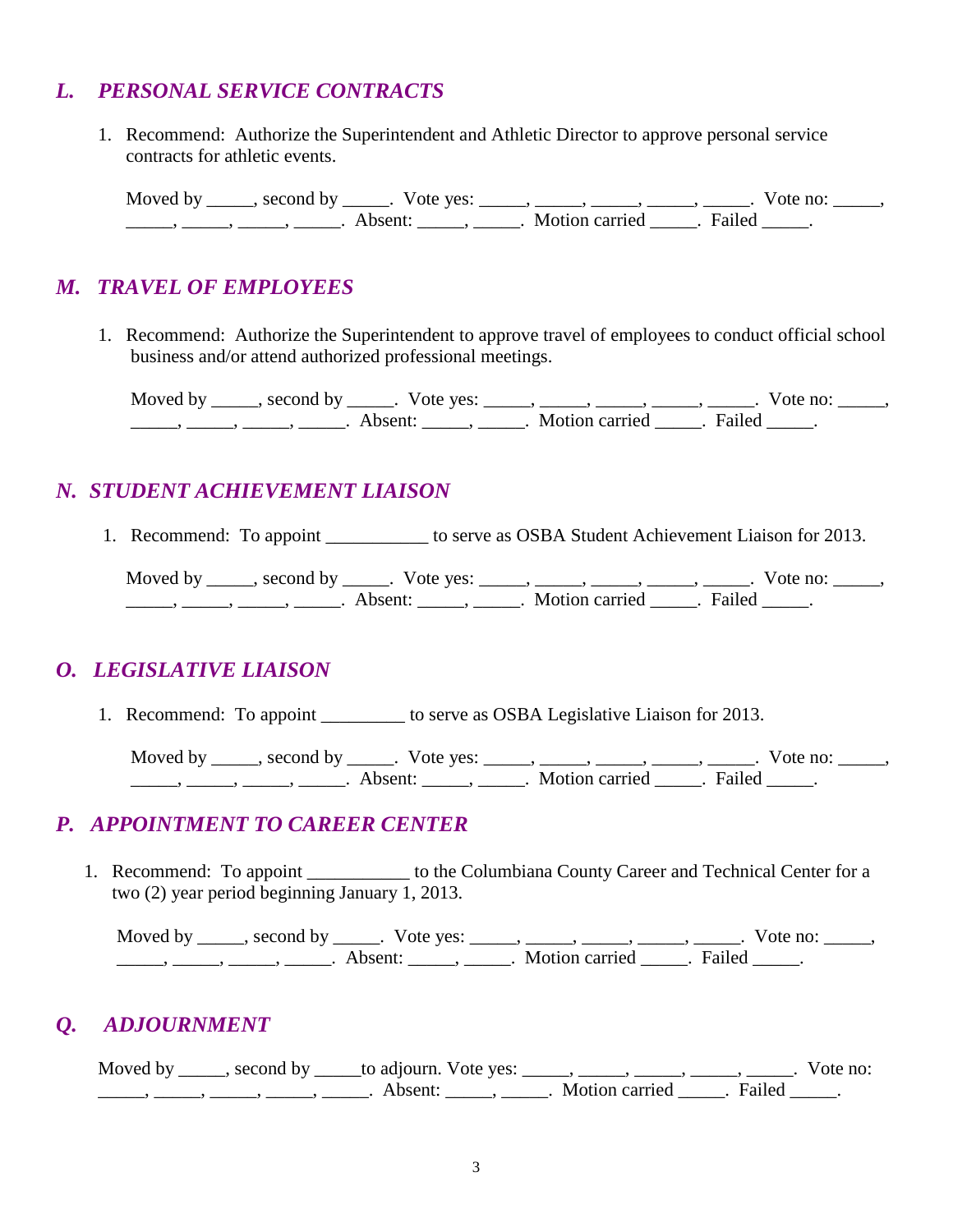# *CRESTVIEW LOCAL BOARD OF EDUCATION JANUARY 14, 2013*

The regular meeting of Crestview Local Board of Education will be held on Monday evening, January 14, 2013, immediately following the organizational meeting in the Performing Arts Center.

#### *AGENDA*

Visitors --------- We are glad for your presence.

In accordance with Bylaw 0169.1C all persons wishing to participate in a public Board meeting shall register their intent with the Treasurer one-half (1/2) hour in advance of the meeting and include name and address of the participant, group affiliation if appropriate, and the topic to be addressed.

## *CALL TO ORDER*

Roll Call: Simmons Garwood Miller Vollnogle Weikart Marnejon

# *PUBLIC PARTICIPATION*

Rebel Pride Presentation

#### *STUDENT ACHIEVEMENT*

Crestview High School Students of the Month – Brianna Cope - Joshua McGoogan

## *CONSENT AGENDA:*

*You have before you a copy of the items considered for tonight's consent agenda, would any Board Member wish to remove any item to be considered separately?*

## *Treasurer's Requests:*

- 1. Approval of the minutes of the regular meeting held December 12, 2012.
- 2. Approval of a resolution authorizing the Treasurer to invest interim funds as they become available.
- 3. Approve the adoption of the Annual Tax Budget for the period of July, 2013 through June, 2014 as presented by the Treasurer.
- 4. Approval to designate the Superintendent and/or the Treasurer to attend public records training on behalf of the Board of Education.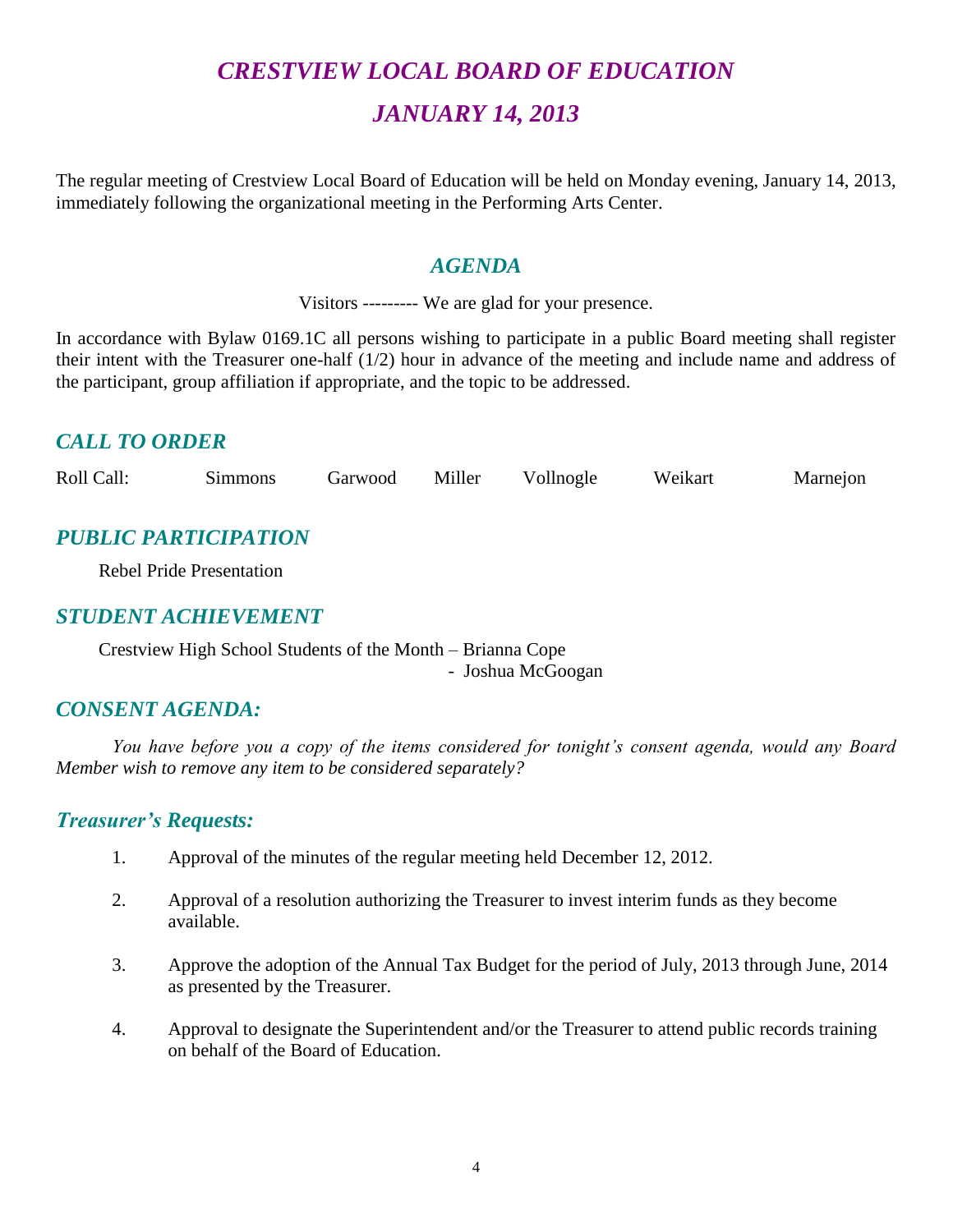#### *Superintendent's Requests:*

1. The Board approve the following certificated personnel be placed on the approved substitute list for the 2012-13 school year, be granted a limited teaching contract, substitute basis only, according to salary schedule; all required reports are on file:

#### *High School, Middle School & Elementary School*

Jessica Hall – Multi-Age (P-12) French Scott Weimer – Early Childhood/Reading (P-3) EC Generalist (4-5)

- 2. The Board grant approval to accept interdistrict open enrollment students from any school district in Ohio for the 2013-14 school year.
- 3. The Board approve the supplemental contracts to the following nonteaching personnel for the 2012- 13 school year as per salary schedule for the assignments designated pursuant to O.R.C. 3313.53; all required reports are on file:

Evan Gottschalk – Indoor Drumline Moriah Placer – Indoor Drumline

4. The Board approve placement on a higher teacher pay scale effective the beginning of the second semester for the 2012-13 school year; all required reports are on file

> Ashley Bartholomew – Bachelors +18 Lisa Campbell – Bachelors +18

#### **END of CONSENT AGENDA**

Recommend: The Board approve the consent agenda as presented:

|          | Moved by _____, second by _____ to approve consent agenda. Vote yes: |                           |  |
|----------|----------------------------------------------------------------------|---------------------------|--|
| Vote no: | Absent <sup>.</sup>                                                  | . Motion carried . Failed |  |

## *Treasurer's Requests/Recommendations not included in Consent Agenda:*

1. Approve financial reports and investments as prepared and presented.

Moved by \_\_\_\_\_, second by \_\_\_\_\_. Vote yes:  $\frac{1}{\sqrt{2}}$ , \_\_\_\_, \_\_\_\_, \_\_\_\_, \_\_\_\_. Vote no: \_\_\_, \_\_\_\_\_, \_\_\_\_\_\_, \_\_\_\_\_\_\_. Absent: \_\_\_\_\_\_, \_\_\_\_\_\_. Motion carried \_\_\_\_\_\_. Failed \_\_\_\_\_.

2. The Board authorize the Superintendent and Treasurer to advertise for the lawn care and maintenance service contract.

Moved by \_\_\_\_\_, second by \_\_\_\_\_. Vote yes: \_\_\_\_\_, \_\_\_\_\_, \_\_\_\_\_, \_\_\_\_\_, \_\_\_\_\_. Vote no: \_\_\_\_,  $\frac{1}{\sqrt{1-\frac{1}{2}}}, \frac{1}{\sqrt{1-\frac{1}{2}}}, \frac{1}{\sqrt{1-\frac{1}{2}}}, \frac{1}{\sqrt{1-\frac{1}{2}}}, \frac{1}{\sqrt{1-\frac{1}{2}}}, \frac{1}{\sqrt{1-\frac{1}{2}}}, \frac{1}{\sqrt{1-\frac{1}{2}}}, \frac{1}{\sqrt{1-\frac{1}{2}}}, \frac{1}{\sqrt{1-\frac{1}{2}}}, \frac{1}{\sqrt{1-\frac{1}{2}}}, \frac{1}{\sqrt{1-\frac{1}{2}}}, \frac{1}{\sqrt{1-\frac{1}{2}}}, \frac{1}{\sqrt{1-\frac{1}{2}}$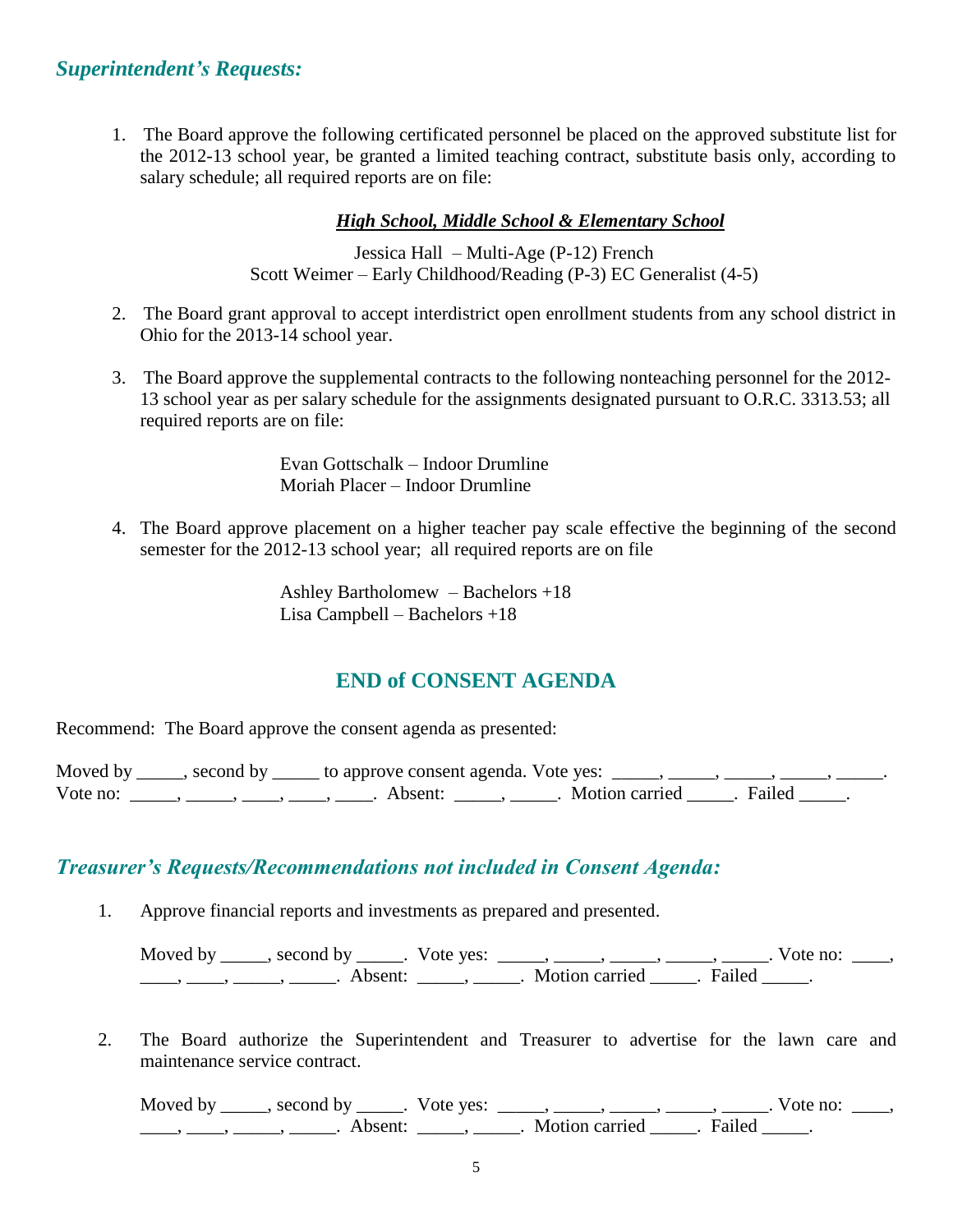## *Board Reports:*

- 1. Career Center Report Mr. Simmons
- 2. Student Achievement Liaison Report
- 3. Legislative Report
- 4. Student Board Member Report Alexis Marnejon

## *Board Committee Reports:*

- 1. Buildings & Grounds
- 2. Athletic Council
- 3. Personnel
- 4. Finance Audit
- 5. Policy
- 6. Communications
- 7. Insurance

# *Special Board Presentations:*

## *Administrative Reports:*

|    | <b>Elementary School</b> | Mrs. Dangerfield     |
|----|--------------------------|----------------------|
| 2. | Middle School            | Mr. Richardson       |
| 3. | <b>High School</b>       | Mrs. Dickson         |
| 4. | <b>Special Education</b> | Mr. Hill             |
| 5. | Athletic                 | Mr. Cusick/Mrs. Sapp |
| 6. | Lunchroom                | Mrs. Peddicord       |
| 7. | Technology               | Mr. Miller           |
| 8. | Transportation           | Mr. Floor            |
| 9. | Maintenance              | Mr. Radman           |
|    |                          |                      |

**Superintendent's Report:** Mr. Dilling

# *Superintendent's Requests/Recommendations not included in Consent Agenda:*

1. Recommend: The Board approve change order #1 for Knight Athletics, Inc which will result in a decrease in the contract in the amount of \$3,600.00.

Moved by \_\_\_\_\_, second by \_\_\_\_\_. Vote yes:  $\frac{1}{\sqrt{2}}$ , \_\_\_\_, \_\_\_\_, \_\_\_\_, \_\_\_\_. Vote no: \_\_\_, \_\_\_\_, \_\_\_\_\_, \_\_\_\_\_\_, Absent: \_\_\_\_\_, \_\_\_\_\_. Motion carried \_\_\_\_\_. Failed \_\_\_\_\_.